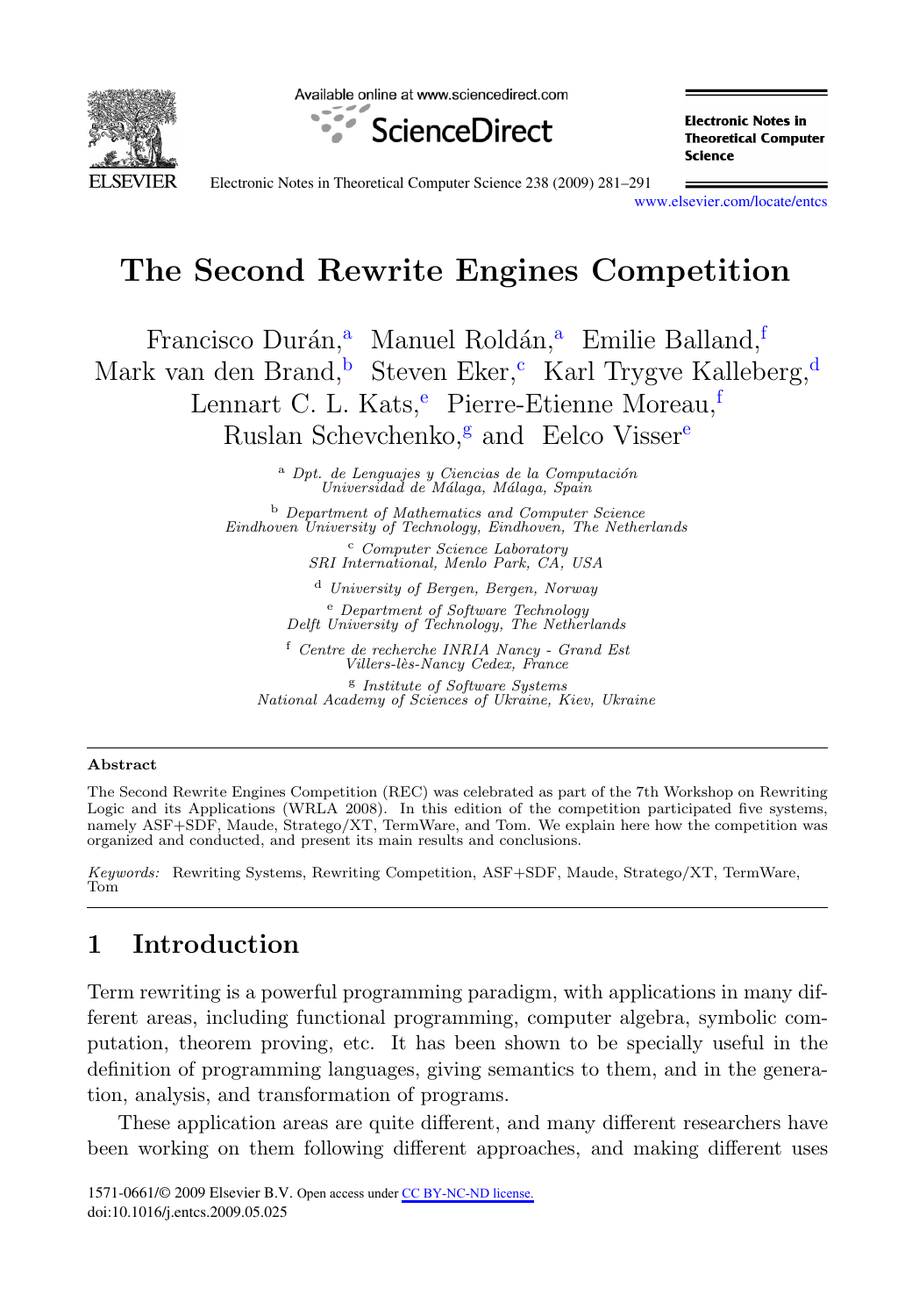of term rewriting engines. Thus, we may find different formalisms, languages, and engines giving support and implementing term rewriting. The First Rewrite Engines Competition [\[5\]](#page-10-0) was organized with the belief that both rewrite engines users and developers would benefit of such a competition. Users could make a better selection of which engine to use for each particular application, and developers would know how their tool compare to others, would find new challenges, and would gain a better understanding of their 'competitors'. Thus, the whole community would benefit from it.

The main goal of the First Rewrite Engines Competition was to explore the viability of such competition, and to evaluate the interest from the community in it. They started rolling the ball, and given the interest shown we decided to go on. In the second edition we have gathered more systems and a bigger set of problems. We will present in this paper its main results, some conclusions and future challenges.

The first competition focused on efficiency, specifically speed, memory management and built-ins use. There were only two participants, ASF+SDF, represented by Mark van den Brand, and Maude, represented by Steven Eker. For the competition, a number of test examples were compiled, all of them using features supported by both systems. The examples were written in a mathematical and intuitive notation, and then translated, by hand, by an independent researcher (the developers helped and revised the specifications to make sure that the best code was written for each of the experiments).

The Second Rewrite Engines Competition was celebrated in 2008, right before the 7th International Workshop on Rewriting Logic and its Applications (WRLA 2008), where its results were presented. The competition was organized by Francisco Durán, who invited many of the existing rewriting engines developers to participate. Five of them accepted the invitation: ASF+SDF [\[8,7\]](#page-10-0), represented by Mark van den Brand; Maude  $[3,4]$ , represented by Francisco Durán and Steven Eker; Stratego/XT [\[9,2\]](#page-10-0), represented by Lennart Kats, Karl Trygve Kalleberg and Eelco Visser; TermWare [\[6\]](#page-10-0), represented by Ruslan Shevchenko; and Tom [\[1\]](#page-10-0), represented by Pierre-Etienne Moreau and Emilie Balland.

### **2 On the organization**

Once we had settled on the selection of engines, we opened a discussion on the way the competition should take place. As in the first edition, the participating systems were hard to compare. We had compilers and interpreters, we had general purpose engines and others more specific, ... ASF+SDF is very good at parsing; ASF+SDF, Stratego, and Tom are very good at program transformation; Maude is good at rewriting modulo and has a powerful formal environment; Tom is an extension of Java, and TermWare is a rule processing engine intended for embedding into Java applications; etc.

In this discussion, some interesting ideas were proposed. We nailed down some of them, others will have to wait for future editions. With such a wide range of systems it did not make sense to go for the intersection of the capabilities of the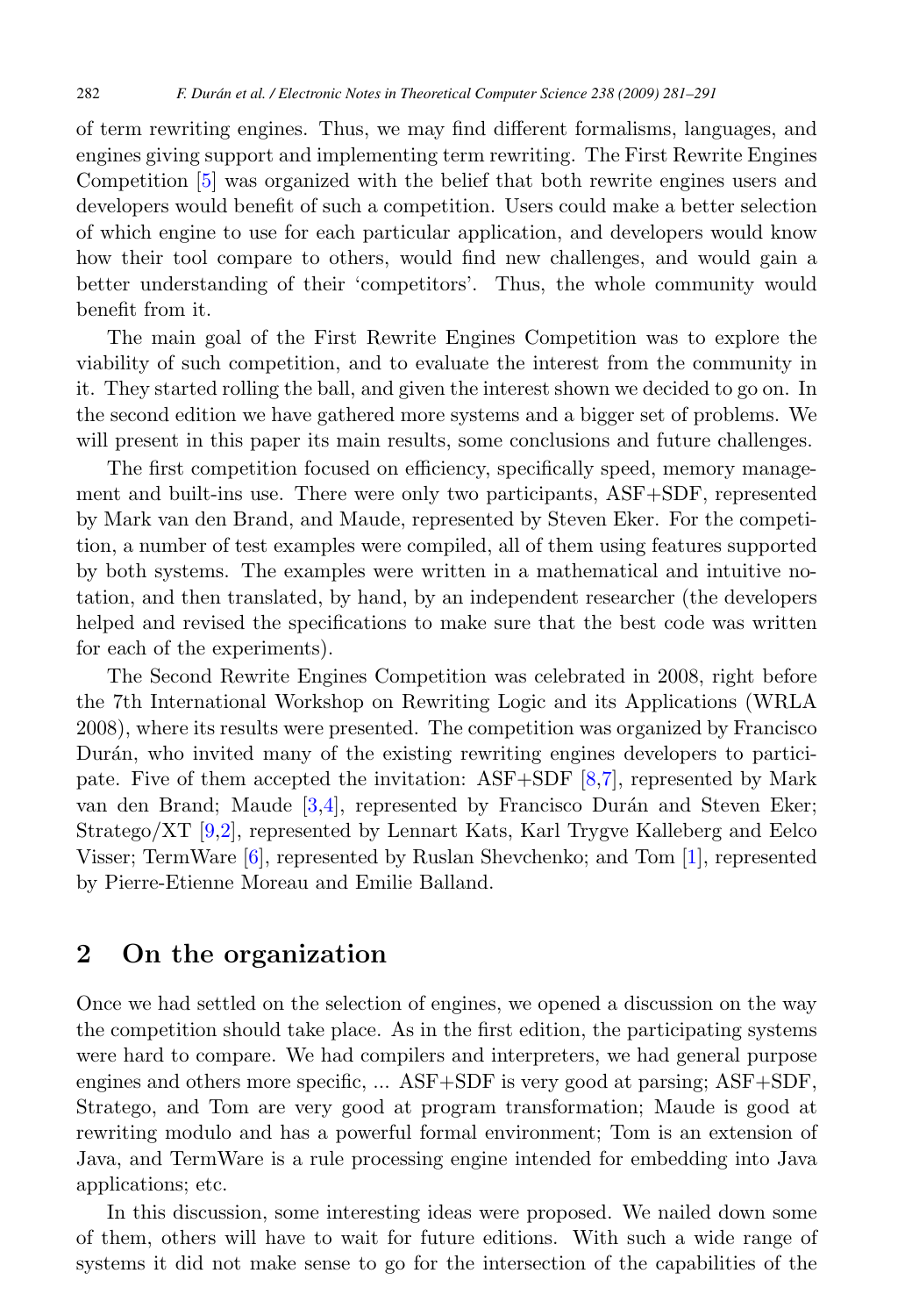systems. Instead, we decided to go for a wider range of problems, and split these in several categories. Each of the systems would participate in those categories it supported.

We selected a bunch of tiny and small problems, organized in four categories (unconditional rewriting, conditional rewriting, rewriting modulo, and context-sensitive rewriting/rewriting with local strategies). The various categories include many classical rewriting problems for their class of rewriting systems, e.g.: the trs category includes computation of fibonacci and factorial numbers; the crts category includes Towers of Hanoi and merge/quick/bubblesort; the modulo category includes specifications of a 3-value logic and a permutations calculation; and the cs category includes the Sieve of Eratosthenes. Most of these tests were used in the first competition.

One of our goals was to minimize the effort required in participating in the competition. We were all busy people, and we knew that asking for a big effort was a bad idea. And looking for a graduate student to do the coding, as in the first competition, would not work either. Writing all the tests in five different systems was too much to ask. Everything would be much simpler if we had a common language supported by all the systems. But this was not the case.

One suggested approach was to use non-trivial examples. Small programs or even complex problems, like a small theorem prover, an exploration of a search space, a transformation of XML (or a tree), etc. It was not clear though whether this would evaluate the systems or the application developers. Time was also a major concern.

Given the capabilities of some of the engines involved in the definition of languages and transformations, we came up with the idea to define a very simple rewriting language, which we called REC, in which all the problems were written. Then, as an additional, mid-size problem in the competition, we proposed writing programs transforming the problems in this REC syntax to the syntax of the corresponding tools. Once we have this program running, handling the other small programs should be simple. For those systems in which this was not easily doable, we still have the possibility of writing scripts or programs in other languages to get the codes to execute. Of course, we always have the option of doing it by hand. In fact, we wanted to have the option of providing alternative versions of the specifications for those cases in which an optimized version was possible. The REC language and the problems proposed are relatively simple, and do not assume any built-in or other features that could improve the specifications, like fancy syntactic facilities, memoization, default rules for handling untreated cases, etc. An optimized version of the problems, using any advanced feature provided by a system, could additionally be provided.

Thus, the competition was set up as follows:

- The problem specifications and the tests to be evaluated are specified using the REC language.
- Each specification is in a separate file, with the tests to be run on it after it.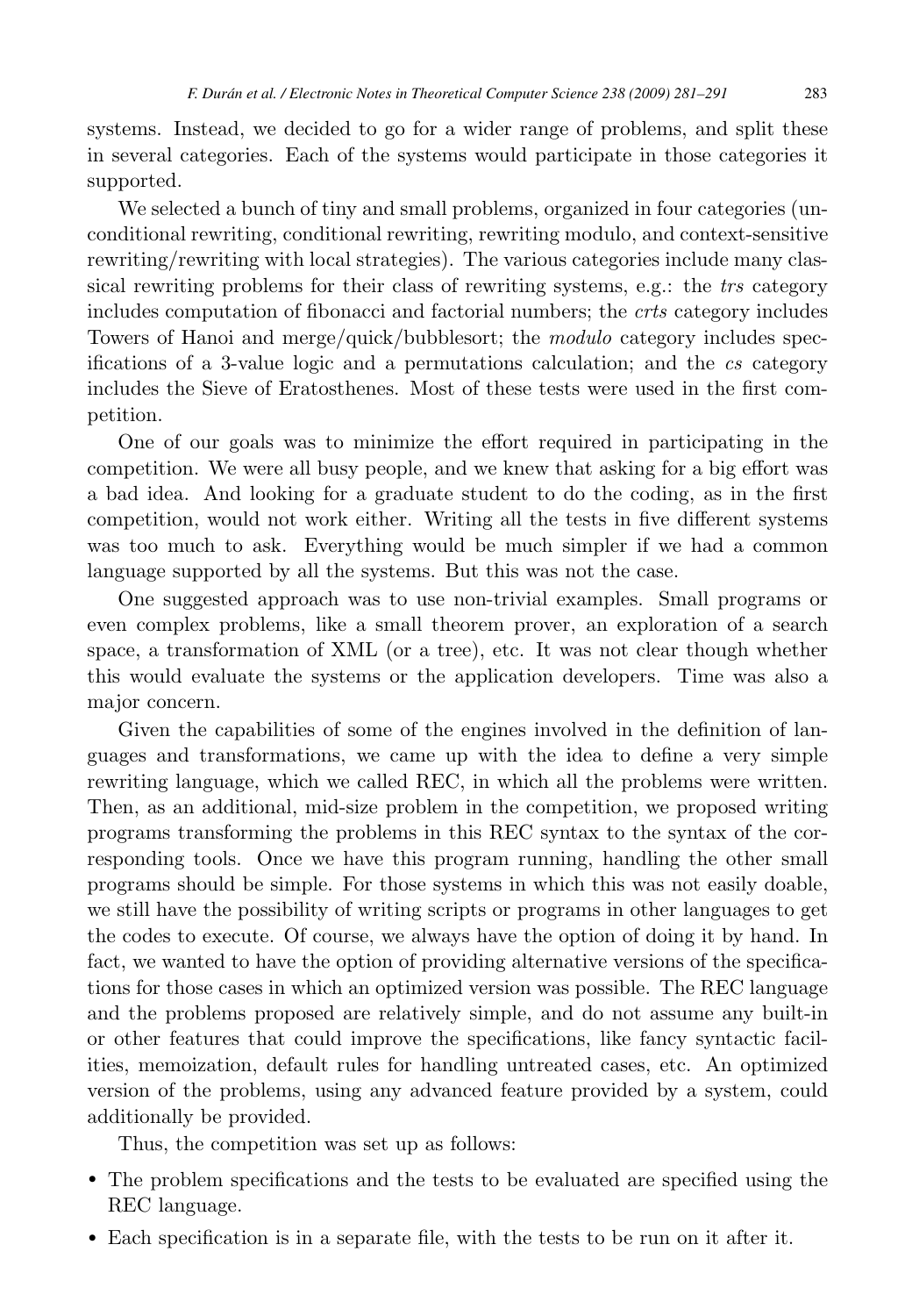- <span id="page-3-0"></span>• For each problem, we expect two resulting programs, one generated automatically and one optimized by hand.
- There should be some way of running all the tests and obtaining all the results in a file. Each of the systems would provide instructions on how to run them.

As one can see, these rules are quite vague, and there is a lot of processing and result gathering work to be done. Automation of these task is something to improve in future editions of the competition, but given the differences between the systems and the restrictions in some of them, we decided to do it like this.

The five systems were installed in a 1GHz/1GB linux machine. All the tests were executed and the results were collected. See Section [4](#page-4-0) for details on the results. The installation of the systems was done by M. Roldán, who also ran most of the tests. P.-E. Moreau provided an inestimable help in a key moment.

### **3 The REC language**

A very simple rewriting language, REC, was defined as a common language in which to write the problems, and tests on them. Figure [1](#page-4-0) includes a BNF description of the syntax of the language. It is many-sorted, does not have any built-ins, uses prefix syntax, does not support overloading, allows conditional rules, and includes syntax for assoc, comm, id, and strat attributes a la OBJ.

Figure [2](#page-5-0) shows a specification of the bubble sort algorithm in the REC syntax together with three rewriting commands on it. Notice that the list of the second command has been abbreviated for space reasons.

Each of the participants was asked to build a program transforming the problems in this REC syntax to the language of their corresponding tools. However, not all of them were able to make it. Only the Maude, Stratego/XT and Tom representatives provided the translators for their systems. The lack of time was with no doubt responsible for not having translators for the others. We are sure that it can be done, and that with some more time it would have been. Next time perhaps.

We thought that by comparing the translators provided, we could draw conclusions about their complexity, development time, and efficiency doing the transformations. However, the approaches followed in Maude, Stratego/XT and Tom to implement the REC translators were very different. While in Maude a programming environment was built, able to read REC programs and commands and give outputs, Stratego/XT and Tom representatives built programs that transformed the original programs and commands, and were later loaded and executed. As such, we were not able to draw such conclusions from the translators themselves: the translators were implemented by experts in each of the systems, in separated locations, and without a clear previous criterion. However, we must say that the facilities provided by the three systems, for this kind of applications, is quite good, and that the development times were small. Regarding parsing, we must say that ASF+SDF and Stratego/XT are very good at defining syntax of languages, and Stratego/XT did a very good job in the competition. Tom and Maude also, although they presented a few limitations at the lexical level: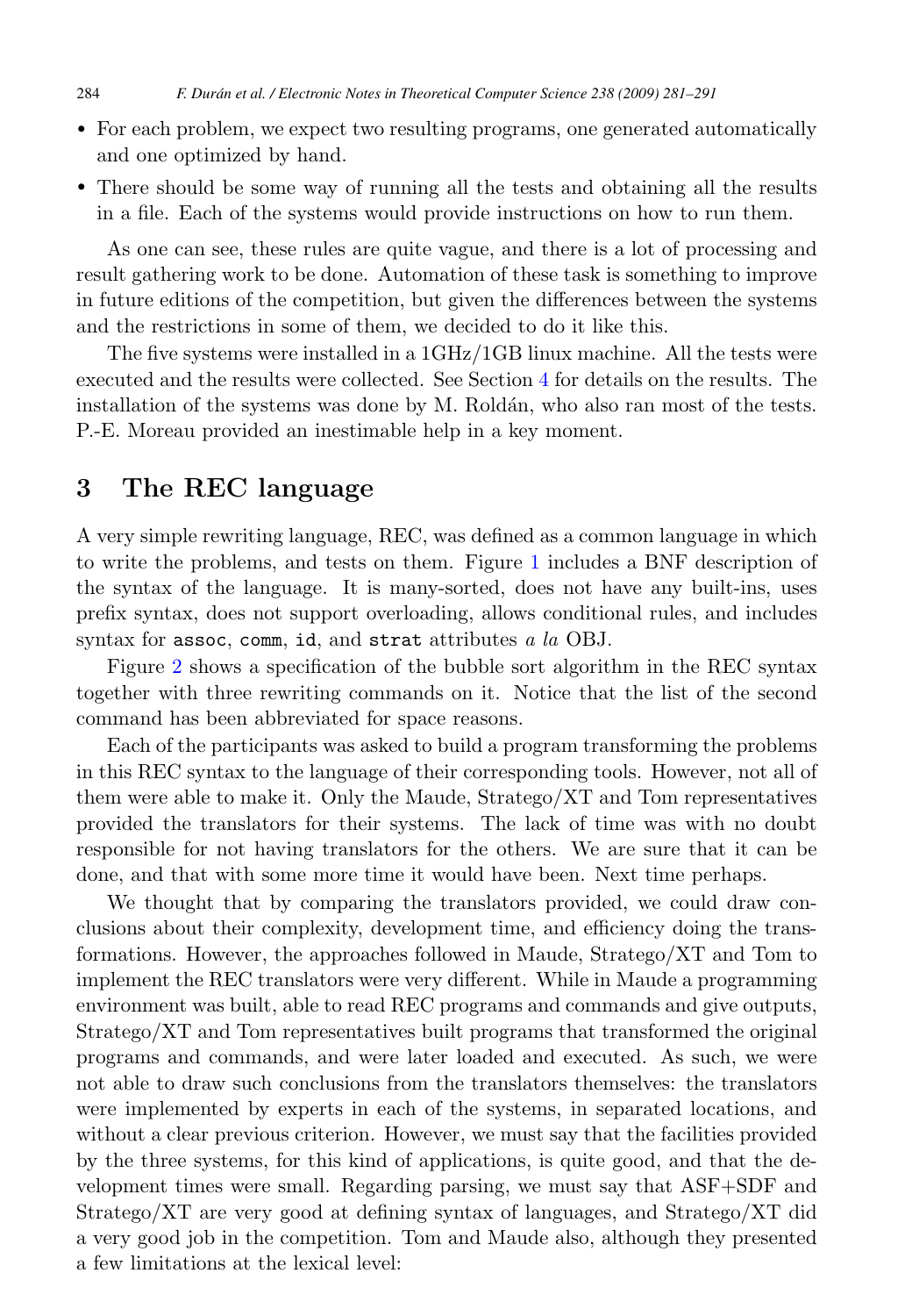```
\langle spec \ranglespec \rangle ::= REC-SPEC (id)[ SORTS \langle idlist \rangle ][ VARS \langle varecllist \rangle ][ OPS \langle opdecllist \rangle ]\left[\begin{array}{c|c}\text{RULES}\end{array}\right]\left(\text{rulelist}\right)END-SPEC
\langle{}^{i}dlist\rangle{}_{\quad \  \  \, \cdots}=\langle{}^{i}d\rangle\;\langle{}^{i}dlist\rangle{}_{\quad \  \  \, \langle{}^{i}d\rangle}\;\langle{}^{v}ardecllist\rangle\;|\;\epsilon\rangle\;\langle opdecklist \rangle ::= \langle\langle \text{opdecl} \rangle \langle \text{opdecl} \rangle \langle\langle \textit{opdecl}\,\rangle\langle odd \rangle ::= op \langle id \rangle : \langle id \rangle -> \langle id \rangle| op \langle id \rangle : \langle idlist \rangle \rightarrow \langle id \rangle \langle opattrlist \rangle\langle opattrlist \rangle ::= \langle\langleopattrlist\rangle | \epsilon\langleopattr\rangle\setlength{\abovedisplayskip}{-3pt} \setlength{\belowdisplayskip}{-3pt} \begin{minipage}{0.95\textwidth}{ \begin{tabular}{c} \hline \textbf{output} \end{tabular} } \begin{minipage}{0.95\textwidth}{ \begin{tabular}{c} \hline \textbf{output} \end{tabular} } \begin{tabular}{c} \hline \textbf{output} \end{tabular} } \begin{tabular}{c} \hline \textbf{output} \end{tabular} } \begin{minipage}{0.95\textwidth}{ \begin{tabular}{c} \hline \textbf{output} \end{tabular} } \begin{tabular}{c} \hline \textbf{output} \end{tabular} } \begin{tab\langle rulelist \rangle ::= \langlerule \rangle \langle ruleslist \rangle | \epsilon\langle rule \rangle ::= \langle\langle \text{term} \rangle \rightarrow \langle \text{term} \rangle\int \langle term \rangle -> \langle term \rangle if \langle condlist \rangle\langle \text{condlist} \rangle ::= \langle\langle cond \rangle | \langle cond \rangle , \langle condlist \rangle\langle \textit{cond} \rangle\langle \text{term} \rangle ::= \langle \text{term} \rangle -><- \langle \text{term} \rangle \% =
                                                  \int (term) ->/<- \langle term \rangle % =/=
                                                   \langle term \rangle ->/<- \langle term \rangle\langle \textit{term} \rangleterm \rangle ::= \langle id \rangle \langle id \rangle ( ) \langle id \rangle ( \langle terminal \rangle)
\langle \text{termlist} \rangletermlist ::= \langle term \rangle | \langle term \rangle , \langle terminal \rangle\langle \text{intlist} \rangle ::= \langle\langle \text{intlist} \rangle | \epsilon\langle command \rangle\langle \text{ command} \rangle ::= get normal form for: \langle \text{term} \rangle\vert check the confluence of: \langle term \rangle -><- \langle term \rangle
```
 $\langle id \rangle$  are non-empty sequences of any characters except ' ', '(', ')', '{', '}',  $\cdot$ "' and  $\cdot$ ,  $\cdot$ ; and excluding  $\cdot$ :',  $\cdot$  ->',  $\cdot$  -><-',  $\cdot$  ->/<-',  $\cdot$  if', and keywords REC-SPEC, SORTS, VARS, OPS, RULES, and END-SPEC.

 $\langle \mathit{int} \rangle$  are non-empty sequences of digits.

Comments are given using '%'. All the text written in the a line after a '%' is discarded.

Fig. 1. The REC language.

- Tom cannot handle symbols like &, +, ...
- For Maude, REC modules and commands must be enclosed in parentheses, and comments must be given as in Maude.

### **4 The results from the competition**

We present a selection of the results in this paper, and refer to the web site of the Second Rewrite Engines Competition, at <http://maude.lcc.uma.es/REC>, for further details. All the files and results of the competition are available in this web site, where one can find a table that includes, for each of the problems, the specification and the tests run on it in REC syntax, and the corresponding problems in the syntax of each the participant systems, both in the automatically generated and manually generated/optimized versions, together with the times consumed in their computation and the solutions given.

Tables [1,](#page-6-0) [2,](#page-7-0) [3,](#page-8-0) and [4](#page-9-0) show the times (in milliseconds) consumed by the five systems in two of the four categories, namely unconditional term rewrite systems (TRS) and conditional TRS (CTRS). Since Maude was the only system in the competition supporting rewriting modulo axioms and local strategies, the results for these categories are not included here. They are available at the competition's web site.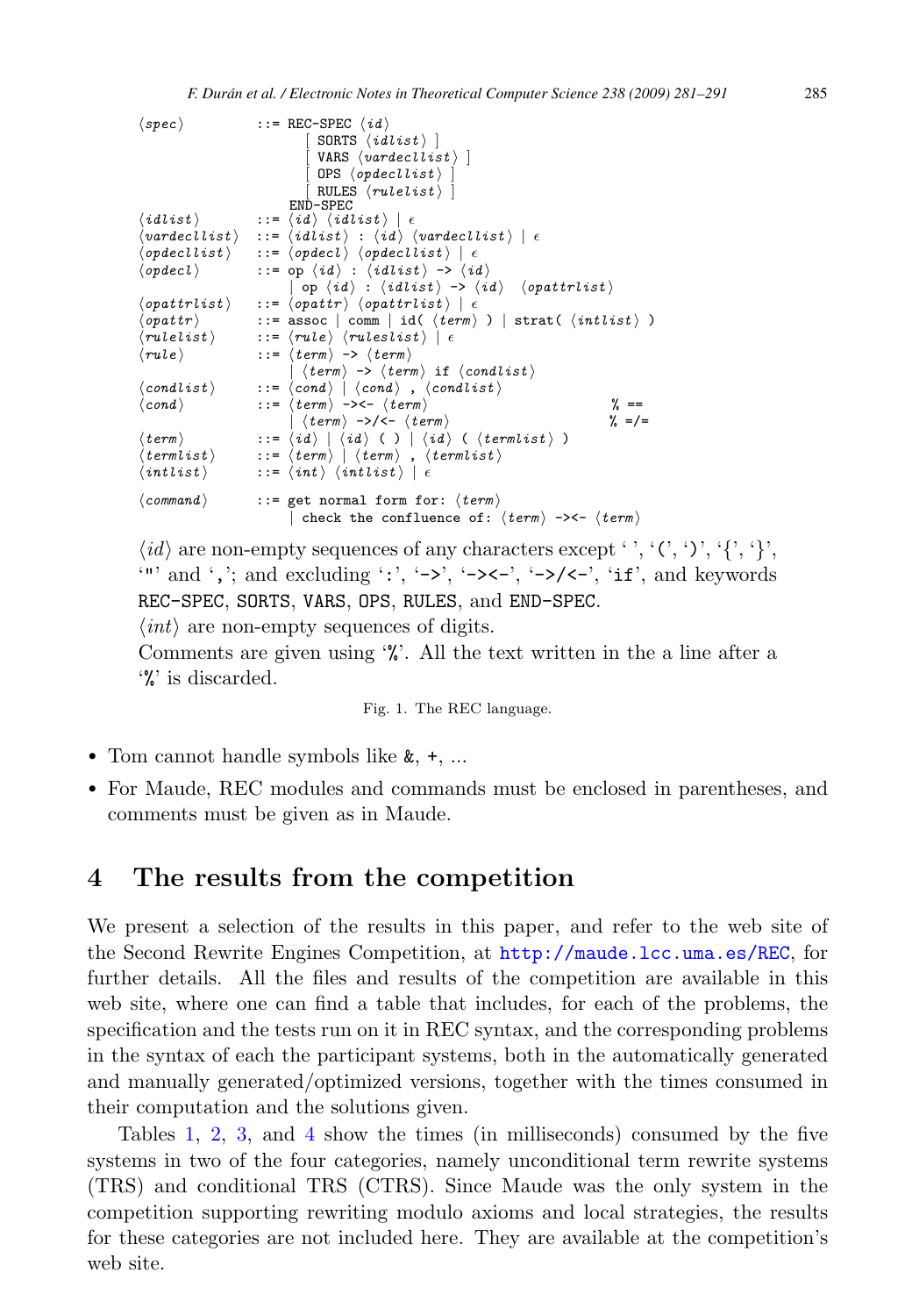```
REC-SPEC BubbleSort
SORTS
   Bool Nat NatList
OPS
   true : -> Bool
   false : -> Bool
   \begin{array}{lllllll} 0 & : & -> \operatorname{\sf Nat} \\ \mathrm{\sf s} & : & \operatorname{\sf Nat} \end{array} \qquad \qquad \begin{array}{lllllll} \text{\rm \#} & & \hspace{-3.2cm} \text{\rm \#} & \hspace{-3.2cm} \text{\rm \#} & \text{\rm \#} \\ \text{\rm \#} & & \hspace{-3.2cm} \text{\rm \#} & \text{\rm \#} & \text{\rm \#} & \text{\rm \#} \\ \text{\rm \#} & & \hspace{-3.2cm} \text{\rm \#} & & \hspace{-4.2cm} \text{\rm \#} & \text{\rm \#} & \text{\s : Nat -> Nat<br>1t : Nat Nat -> Bool (%) succesor<br>(%) succesor<br>(%) succesor
   lt : Nat Nat \rightarrow Boolnil : -> NatList
   cons : Nat NatList -> NatList
   plus : Nat Nat -> Nat
   times : Nat Nat -> Nat
   rev : Nat -> NatList
   fact : Nat -> Nat
VARS
   N M : Nat
   L : NatList
RULES
    lt(0, s(N)) -> true
lt(s(N), 0) -> false
lt(N, N) -> false
    lt(s(N), s(M)) -> lt(N, M)<br>plus(0, N) -> N<br>plus(s(N), M) -> s(plus(N, M))<br>times(0, N) -> 0<br>times(s(N), M) -> plus(M, times(N, M))
   fact(0) \rightarrow s(0)fact(s(N)) \rightarrow times(s(N), fact(N))rev(s(N)) \rightarrow cons(s(N), rev(N))rev(0) -> cons(0, nil)
cons(N, cons(M, L)) -> cons(M, cons(N, L))
if lt(M, N) -><- true
END-SPEC
get normal form for:
   rev(s(s(s(s(s(s(s(s(s(s(s(s(s(s(s(s(s(s(s(s(s(s(s(1))))))))))))))))))))get normal form for:
   cons(s(0), cons(s(s(0)), cons(s(s(s(0))), ... a huge list ...)))
get normal form for:
   rev(fact(s(s(s(s(0)))))))
```
Fig. 2. REC specification of the bubblesort algorithm and some rewriting commands on it.

Tables [1](#page-6-0) and [3](#page-8-0) show the results for the REC problems automatically transformed by each of the tools. As said above, ASF+SDF and TermWare did not provide translators, and therefore they do not appear in these tables. Tables [2](#page-7-0) and [4](#page-9-0) show the results for the manually generated versions. ASF+SDF did not provide solutions for all the problems; the missing specifications are missionaries, quicksort, and mergesort, for which a  $\leftarrow$  is given. These specifications where provided after the competition, but due to technical problems they could not be included in this edition.

Although the Stratego/XT representatives did not optimize their specifications, the results obtained for the automatically generated ones are included in Tables [2](#page-7-0) and [4;](#page-9-0) one may expect that these numbers could be improved in some cases.

In those cases in which the computation terminated abruptly or did not terminate in a reasonable amount of time (15 minutes) the place in the table shows a  $\leftarrow$ . In particular, none of the systems were able to complete the second factorial test in the amounted time.

One should take the specificity of the five systems into account when evaluating the results in these tables. Between the competing systems we can find compilers and interpreters, traditional rewriting systems and Java-embedded rewriting sys-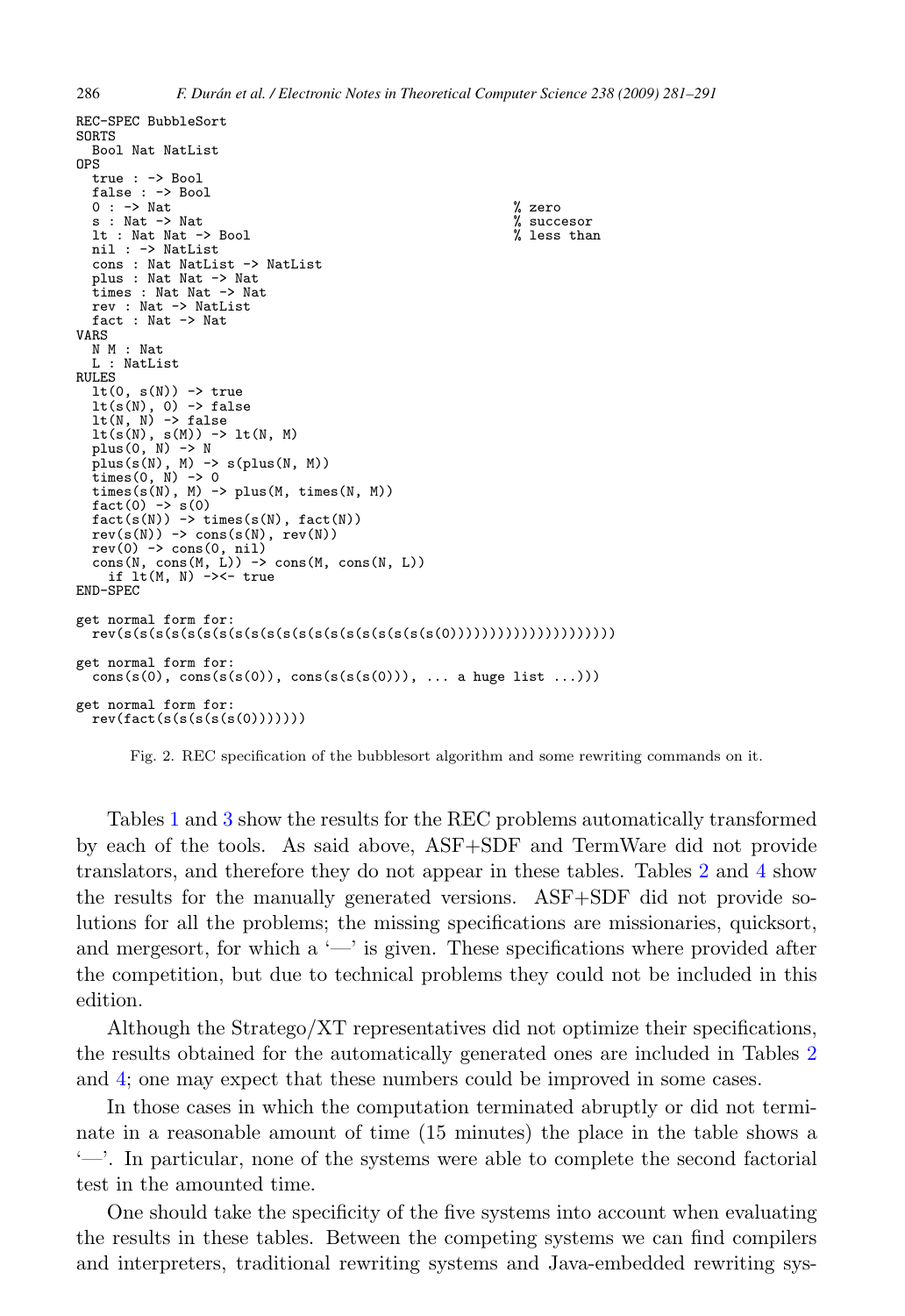<span id="page-6-0"></span>

|             |          | Maude    | Stratego/XT | Tom      |
|-------------|----------|----------|-------------|----------|
|             | test 1   | 7        | 0           | 177      |
|             | test 2   | 5402     | 2450        | 3253     |
| $ASF + SDF$ | test 3   | 7        | $\Omega$    | 231      |
| benchmark   | test 4   | 7109     | 3330        | 3400     |
|             | test 5   | 11       | 651320      |          |
|             | test 6   | 17609    |             |          |
| factorial   | test 1   | 1        |             |          |
|             | test 2   |          |             |          |
| fibonacci   | test 1   | 1        | 0           | 17       |
| garbage     | test 1   | $\theta$ |             | 19       |
| collection  | test $2$ | 0        | 0           | $\theta$ |
| reverse     | test 1   | 1        | 770         | 27       |

#### Table 1

Times (in milliseconds) for the unconditional term rewriting systems, automatically generated from the REC specifications.

tems, general-purpose systems and specific systems, etc. It is commonly accepted that the performance difference between a compiler and an interpreter may be in an order of magnitude, but it is not easy to measure the other circumstances. Moreover, although we have tried to consider problems not handled by all the systems, so that some of the capabilities not in the intersection could be shown, much more needs to be done. We have shown some of the capabilities for defining programming languages, and for transforming their programs. We cannot give any conclusion on this other than what has already been said in Section [3.](#page-3-0)

In [\[5\]](#page-10-0), some remarks were given by S. Eker and M. van den Brand explaining the results of Maude and ASF+SDF in the first engines competition. Taking into consideration the increased scope of the current edition of the competition, and the heterogeneity of the systems involved, we cannot offer an in-depth analysis of all the results. Instead, we limit ourselves to highlight some of the them.

The ASF+SDF benchmark (Tables 1 and [2\)](#page-7-0) is a benchmark proposed in [\[7\]](#page-10-0) to study resource usage for brute-force rewriting (no built-ins, no strategies). We can see how ASF+SDF outperforms all the other systems, and that the compilers of Stratego/XT and Tom also run much faster that the interpreters.

Notice however that the ASF+SDF benchmark was designed specifically for the ASF+SDF system, what is a bit unfair for the other systems. Stratego, for example, focuses on user-defined strategies to control rewrite rules. In the programs generated for the benchmarks, a fixed evaluation strategy is used instead, which is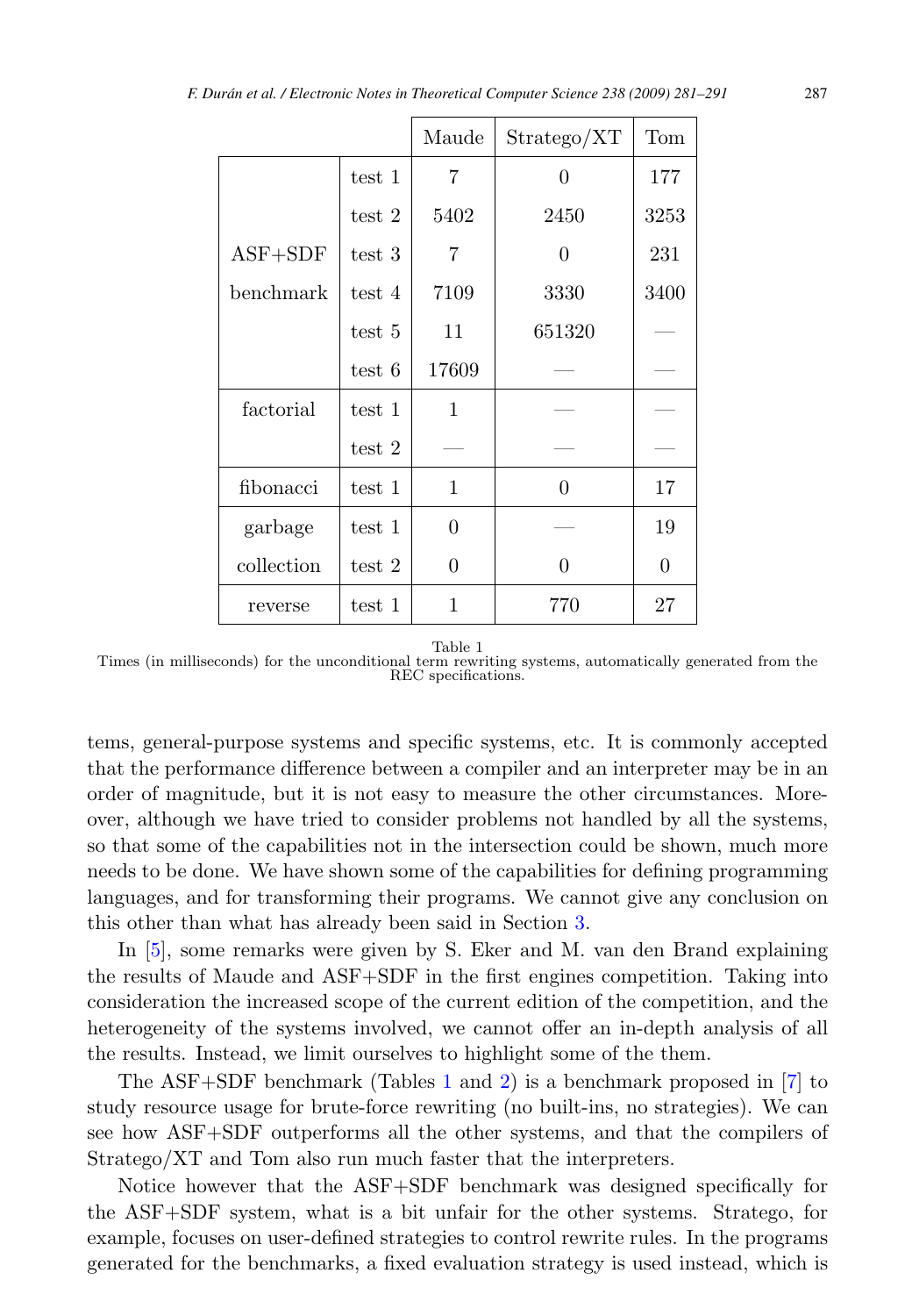<span id="page-7-0"></span>288 *F. Durán et al. / Electronic Notes in Theoretical Computer Science 238 (2009) 281–291*

|            |        | $ASF+SDF$        | Maude          | Stratego/XT    | TermWare       | Tom      |
|------------|--------|------------------|----------------|----------------|----------------|----------|
|            | test 1 | 40               | $\overline{7}$ | $\overline{0}$ | 102            | 108      |
|            | test 2 | 430              | 5402           | 2450           | 86712          | 3236     |
| $ASF+SDF$  | test 3 | $\theta$         | 7              | $\theta$       | 127            | 17       |
| benchmark  | test 4 | 420              | 7109           | 3330           | 178269         | 3471     |
|            | test 5 | 30               | 1              | 651320         | 154            | 16       |
|            | test 6 | 490              | 17609          |                | 150614         | 3795     |
| factorial  | test 1 | $\overline{0}$   | $\theta$       |                |                |          |
|            | test 2 |                  | $\Omega$       |                |                |          |
| fibonacci  | test 1 |                  | $\Omega$       | $\theta$       | $\overline{4}$ | 17       |
| garbage    | test 1 |                  | $\theta$       |                | $\overline{2}$ | 19       |
| collection | test 2 |                  | $\overline{0}$ | $\Omega$       | $\overline{0}$ | $\theta$ |
| reverse    | test 1 | $\boldsymbol{0}$ | $\Omega$       | 770            | 1              | 18       |

Table 2

Times (in milliseconds) for the unconditional term rewriting systems, manually generated or optimized from the REC specifications (no optimization was provided by Stratego/XT, the values from Table [1](#page-6-0) are included here to simplify their comparison).

rare in regular Stratego programs, and not something it is optimized for. This may explain the results of tests 4 and up in the ASF+SDF benchmark. This may also be the case for the sorting algorithms of Table [3.](#page-8-0) For Stratego, this is a somewhat unnatural way of expressing these problems. A hand-coded solution would likely be very dissimilar to the presented problem specification, making it hard to compare it with solutions of other systems in a meaningful way. This is the reason why they chose to focus on a purely translator-based approach.

Although the Tom system fails at the automatically generated version of the ASF+SDF benchmark for tests 5 and 6 (see Table [1\)](#page-6-0), the optimizations introduced allows it to handle them (see Table 2), and quite efficiently, we must say.

Since we do not have ASF+SDF versions of the mergesort and quicksort problems, and the Stratego/XT developers did not optimize their codes, no conclusion can be given from the results for these problems, but notice how the optimizations introduced in the Maude code allows it to outperform the other systems. This was not the case when considering the automatically generated ones, were the Tom compiler is much faster. The Stratego/XT system seems to have some problems handling these tests.

As to Maude's performance, there were no big surprises. In an interpreter, unused features cannot be optimized away an so trade offs have to be made, whether to optimize the interpretation code for the most common case or whether to optimize for a particular feature. In the case of the Maude interpreter, unconditional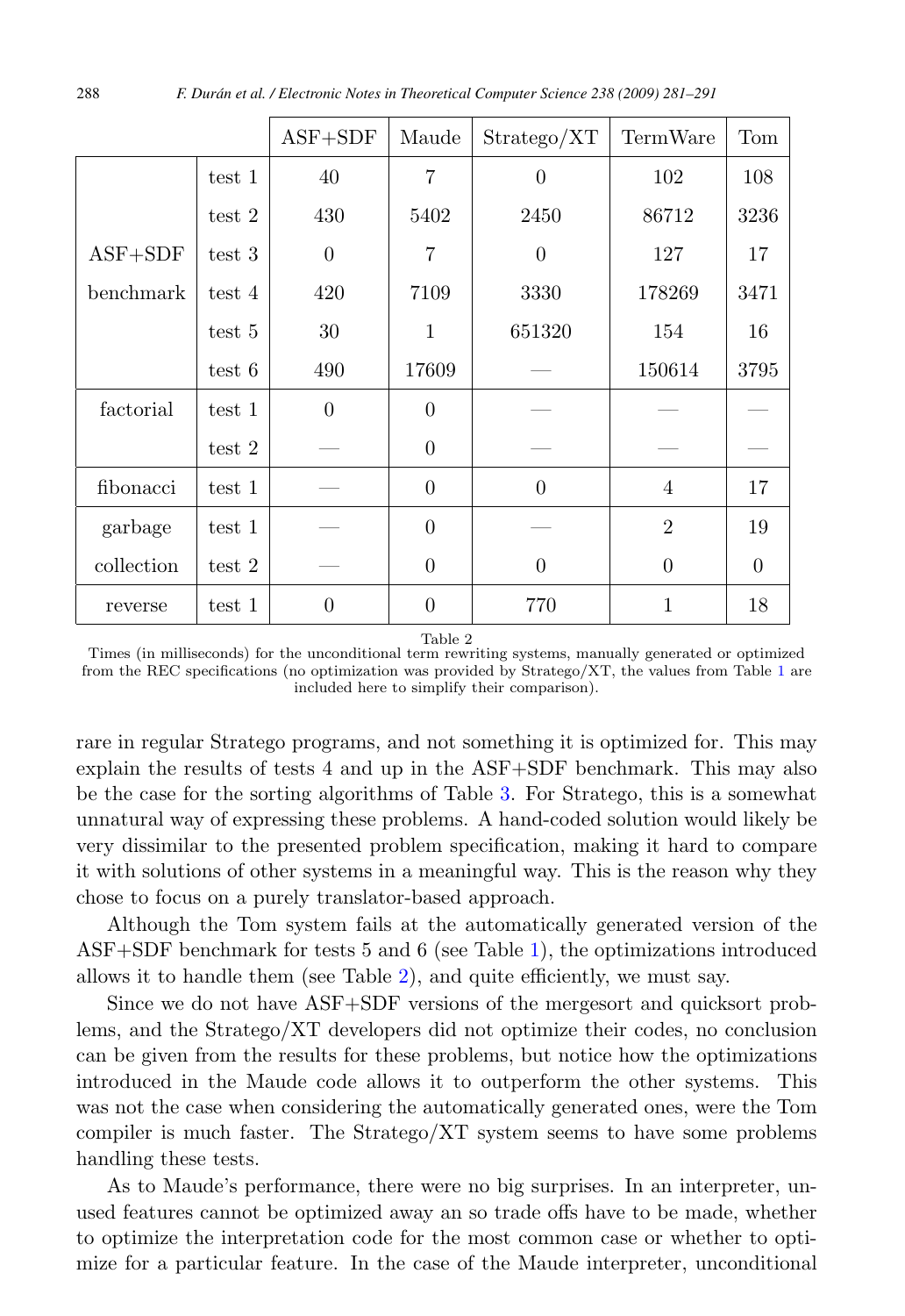<span id="page-8-0"></span>

|              |        | Maude          | Stratego/XT | Tom   |
|--------------|--------|----------------|-------------|-------|
|              | test 1 | $\overline{4}$ | $\theta$    | 35    |
| bubblesort   | test 2 | 471            | 140         | 218   |
|              | test 3 | 319            | 140         | 184   |
| fibfree      | test 1 | 28             | 20<br>70    |       |
| hanoi        | test 1 | $\mathbf{1}$   |             | 44    |
| mergesort    | test 1 | $\mathbf{1}$   | $\theta$    | 58    |
|              | test 2 | 50             |             | 26    |
|              | test 3 | 23599          |             | 614   |
| missionaries | test 1 | 40             | 20          | 102   |
| oddeven      | test 1 | 192            | $\theta$    | 18    |
|              | test 2 | $\overline{7}$ | $\theta$    | 235   |
|              | test 3 |                | $\theta$    | 1     |
| quicksort    | test 1 | $\overline{2}$ |             | 30    |
|              | test 2 | 113            |             | 64    |
|              | test 3 | 495579         |             | 11397 |

Table 3

Times (in milliseconds) for the conditional term rewriting systems, automatically generated from the REC specifications.

rewriting, particularly modulo, is highly optimized, at the expense of having a lot of state that is distributed over multiple internal data structures. In order to evaluate a condition this state must be saved before the condition is evaluated and restored afterwards, which makes conditional rewriting very expensive. This can be seen in the quicksort example, where a naive translation makes use of conditional equations whereas a translation by a human expert uses the builtin if\_then\_else\_fi operator, which is very cheap.

### **5 Conclusions**

As in the First Rewrite Engines Competition, we believe that both rewrite engines users and developers have benefited from this second edition of the competition. Although in this second edition we took a great step forward, gathering more systems, proposing the REC language and providing translators for some of the systems, there is still a lot to be done. In any case, our main goals were satisfied: we got to know each of the systems better, some of the strengths and weaknesses of the engines were shown, and we got more motivation to go on working on our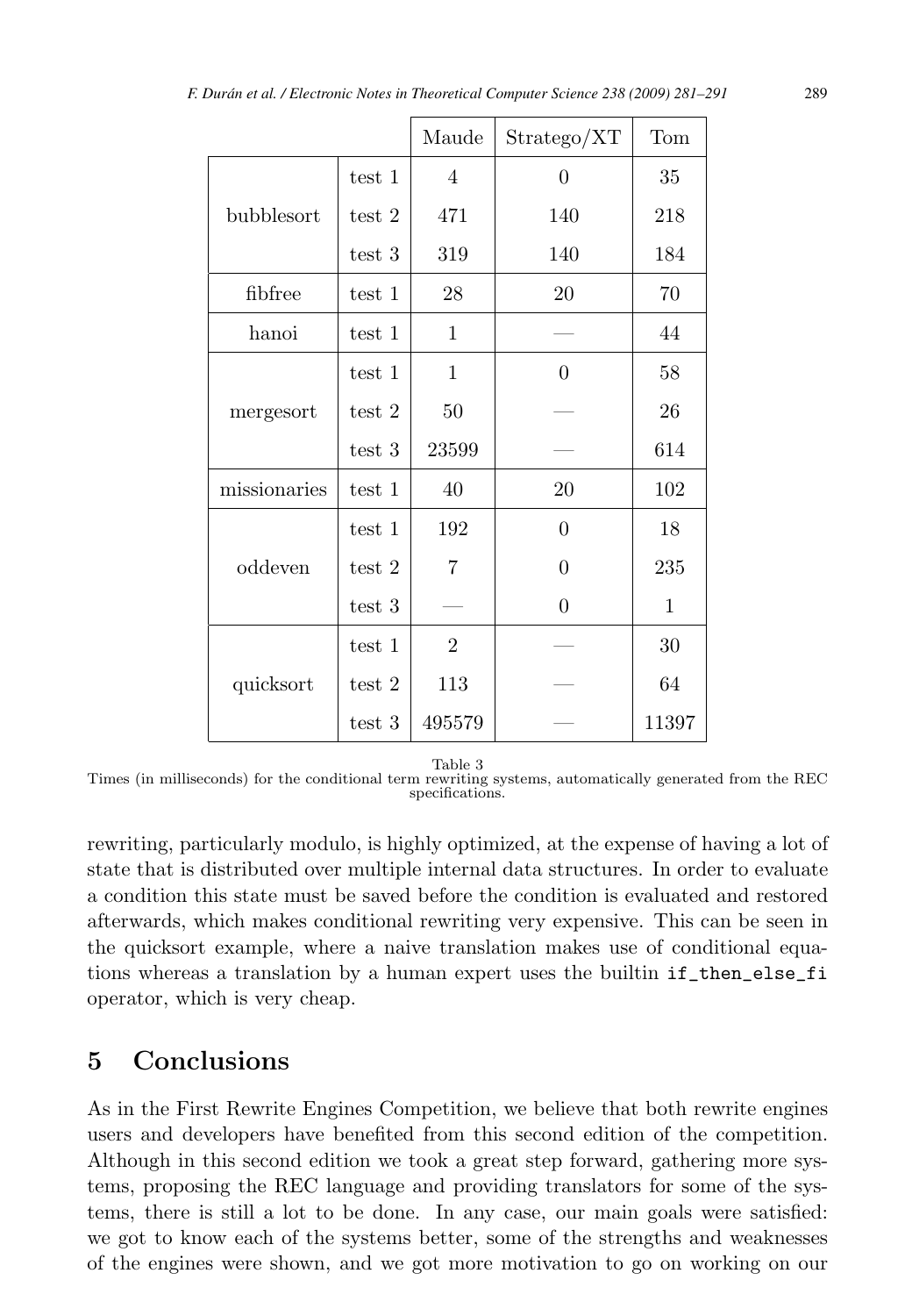<span id="page-9-0"></span>290 *F. Durán et al. / Electronic Notes in Theoretical Computer Science 238 (2009) 281–291*

|              |          | $ASF+SDF$        | Maude          | Stratego/XT      | TermWare       | Tom          |
|--------------|----------|------------------|----------------|------------------|----------------|--------------|
| bubblesort   | test 1   | $\theta$         | $\overline{4}$ | $\boldsymbol{0}$ | 417            | $35\,$       |
|              | test 2   | $\overline{0}$   | 471            | 140              | 67             | 218          |
|              | test 3   | 60               | 319            | 140              |                | 184          |
| fibfree      | test $1$ |                  | $28\,$         | $20\,$           | 464            | 65           |
| hanoi        | test 1   | $\boldsymbol{0}$ | $\mathbf{1}$   |                  | 8              | $45\,$       |
| mergesort    | test 1   |                  | $\overline{0}$ | $\overline{0}$   | 62             | 101          |
|              | test 2   |                  | $\Omega$       |                  | 1228           | $30\,$       |
|              | test $3$ |                  | 11             |                  |                | 600          |
| missionaries | test 1   |                  | $\overline{7}$ | $20\,$           | 358            | 102          |
| oddeven      | test 1   | $\theta$         | $\theta$       | $\overline{0}$   | $\overline{2}$ | 21           |
|              | test 2   | $\overline{0}$   | $\overline{0}$ | $\overline{0}$   | $\overline{0}$ | 235          |
|              | test 3   | $\overline{0}$   | $\theta$       | $\theta$         | $\overline{0}$ | $\mathbf{1}$ |
| quicksort    | test $1$ |                  | $\overline{0}$ |                  | $\overline{5}$ | $30\,$       |
|              | test 2   |                  | 6              |                  | 22             | 64           |
|              | test 3   |                  | 859            |                  | 2782           | 11397        |

Table 4

Times (in milliseconds) for the conditional term rewriting systems, manually generated or optimized from the REC specifications (no optimization was provided by Stratego/XT, the values from Table [3](#page-8-0) are included here to simplify their comparison).

respective systems. In addition to these results, the five systems were presented in a special session of WRLA'08, what also helped to give some additional visibility to the systems in the competition, and to the competition itself.

As a conclusion, we can say that we have very fast rewrite engines out there. They are very specific, but very good at what they were conceived for.

Compilers are more efficient in the problems they support. It would be good to see how they compare doing AC matching, or how new techniques are developed so that systems like Maude can go compiled.

In future editions of the competitions, we would like to get a better idea of:

- memory usage, other than some of the engines crashed for some of the problems;
- development times, for the REC translators, for example; how to measure this?
- correctness, notice that we were assuming that the outputs given by the engines was correct; checking the results given should not be complex,
- big problems, what about scalability?

And one wish for the competition: More automatization is required! For entering